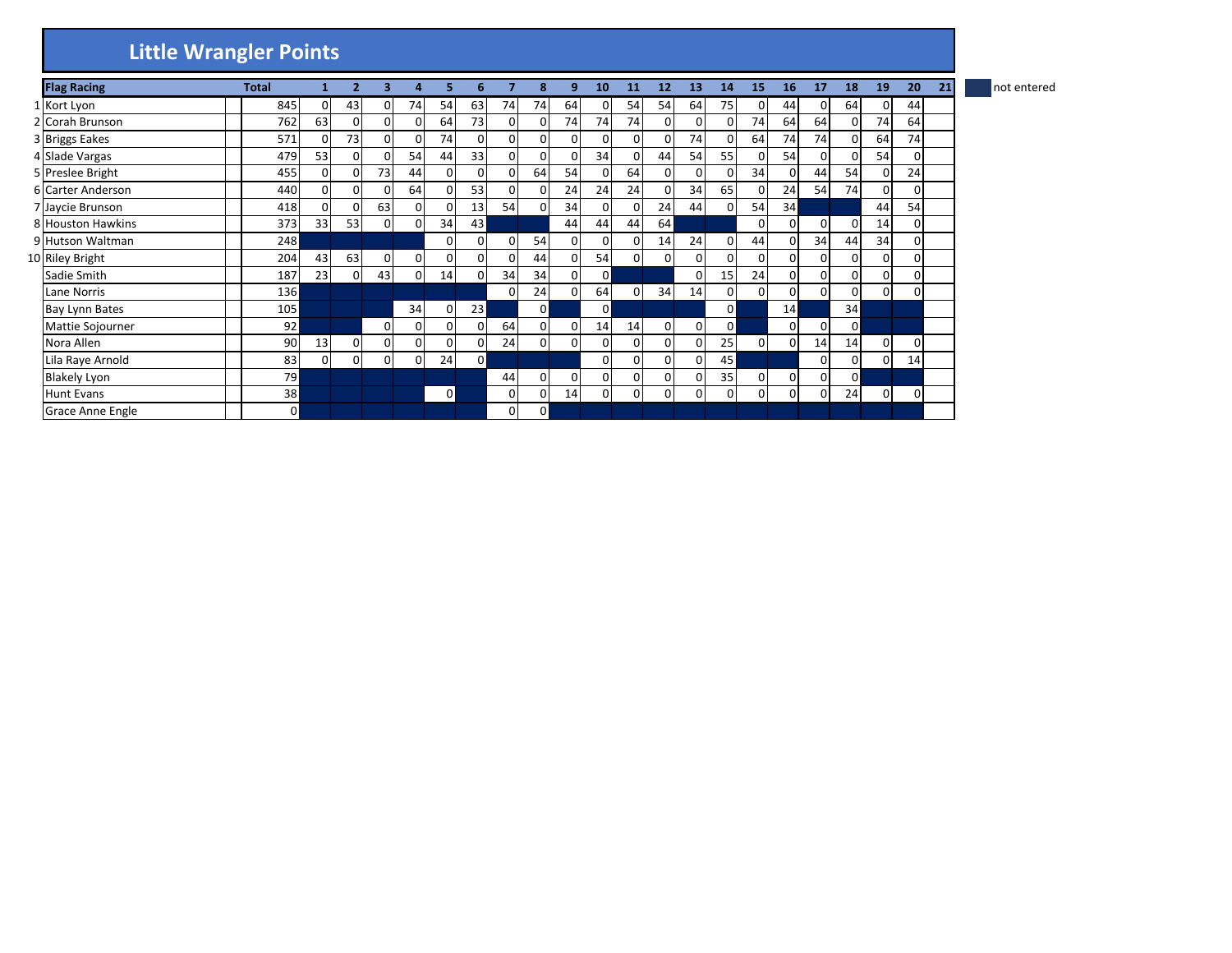| <b>Pole Bending</b>     | <b>Total</b>   |                | 2              | 3.             | 4              | 5            | 6              |                | 8            | 9              | 10             | 11           | 12             | 13       | 14 | 15             | 16             | 17       | 18             | 19             | 20          | 21 | not entered |
|-------------------------|----------------|----------------|----------------|----------------|----------------|--------------|----------------|----------------|--------------|----------------|----------------|--------------|----------------|----------|----|----------------|----------------|----------|----------------|----------------|-------------|----|-------------|
| 1 Sadler Tillman        | 1107           | 74             | 74             | 63             | 63             | 74           | 73             | 64             | 13           | 24             | $\Omega$       | 74           | 74             | 64       | 64 | 23             | 64             | 74       | 74             | $\Omega$       | 74          |    |             |
| 2 Briggs Eakes          | 700            | 54             | 64             | 0              | 23             | 54           |                | 0              | 0            | $\overline{0}$ | 74             | 54           | 54             | 54       | 54 | 73             | 0              | 0        | 54             | 24             | 64          |    |             |
| 3 Kort Lyon             | 644            | $\Omega$       | 0              | 33             | 53             | 44           | 63             | 54             | 73           | $\Omega$       | ٥I             | 34           | $\Omega$       | $\Omega$ | 74 | $\Omega$       | $\Omega$       | 64       | 34             | 74             | 44          |    |             |
| 4 Preslee Bright        | 525            | 34             | 34             | 23             | οı             | 34           |                | 24             |              | 74             | 54             | 14           | 0              | 34       | 0  | $\Omega$       | 54             | 44       | 24             | 64             | 14          |    |             |
| 5 Corah Brunson         | 501            | 24             | $\Omega$       | 73             | 73             | 24           |                | 74             | 23           | $\overline{0}$ | ٥I             | $\mathbf 0$  | 34             | 24       | 0  | $\Omega$       | 74             | 14       | 64             | 0              | $\Omega$    |    |             |
| 6 Slade Vargas          | 433            | 0              | $\Omega$       | 53             | $\mathbf{0}$   | 0            |                | 34             | 53           | 44             | 64             | 24           | 64             | $\Omega$ | 34 | 63             | 0              | $\Omega$ | 0              | 0              | 0           |    |             |
| 7 Abbey Breedlove       | 375            | 44             | $\Omega$       | $\Omega$       | 13             | 64           |                | $\Omega$       | 0            | 14             | ٥I             | 64           | $\Omega$       | $\Omega$ | 0  | $\Omega$       | $\Omega$       | 34       | 44             | 44             | 54          |    |             |
| 8 Hutson Waltman        | 280            | 0              | 54             | 13             | $\mathbf{0}$   | 0            |                | 0              | 0            | 34             | ٥I             | $\mathbf 0$  | $\Omega$       | 0        | 0  | 53             | 34             | 54       | $\overline{0}$ | 14             | 24          |    |             |
| 9 Katie Rae Parker      | 260            | $\Omega$       | 24             |                |                |              |                | 14             | 43           | 54             | 34             | $\mathbf{0}$ | 0              | $\Omega$ | 0  | 43             | 24             | 24       | 0              |                | 0           |    |             |
| 10 Sadie Smith          | 202            | 14             | $\overline{0}$ | 0              | $\mathbf{0}$   | 0            | 43             | 0              | 33           | 64             | $\mathbf{0}$   |              |                | 0        | 14 | $\overline{0}$ | $\mathsf{o}$   | 0        | 0              | 34             | $\Omega$    |    |             |
| Jaycie Brunson          | 189            | 0              | 0              | $\overline{0}$ | $\overline{0}$ | 0            | 33             | 44             | 0            | $\overline{0}$ | ٥I             | $\mathbf 0$  | 24             | 44       | 44 | $\Omega$       | $\Omega$       |          |                | $\Omega$       | 0           |    |             |
| Bay Lynn Bates          | 144            |                |                |                |                | 0            | 23             |                | 63           |                | $\overline{0}$ |              |                |          | 0  |                | 44             |          | 14             |                |             |    |             |
| Mattie Sojourner        | 135            |                |                | 01             | $\mathbf{0}$   | 0            | 53             | $\overline{0}$ | $\Omega$     | $\Omega$       | 24             | $\mathbf{0}$ | 44             | 0        | 0  |                | 14             | $\Omega$ | $\mathbf{0}$   |                | $\mathbf 0$ |    |             |
| <b>Houston Hawkins</b>  | 121            | 0              | 44             | $\overline{0}$ | 0              | 0            | $\overline{0}$ |                |              | $\overline{0}$ | 44             | 0            | $\overline{0}$ |          |    | 33             | $\overline{0}$ | 0        | 0              | 0              | 0           |    |             |
| Lila Raye Arnold        | 84             | 0              | $\mathbf{0}$   | 01             | 43             | 14           | 13             |                |              |                | 14             | $\mathbf{0}$ | $\overline{0}$ | 0        | 0  |                |                | $\Omega$ | 0              | 0              | 0           |    |             |
| <b>Blakely Lyon</b>     | 51             |                |                |                |                |              |                | 0              | 0            | $\overline{0}$ | $\overline{0}$ | 0            | 0              | 14       | 24 | 13             | <sub>0</sub>   | 0        | $\overline{0}$ | 0              | $\mathbf 0$ |    |             |
| <b>Grace Anne Engle</b> | 0              |                |                |                |                |              |                | 0              | $\mathsf{o}$ |                |                |              |                |          |    |                |                |          |                |                |             |    |             |
| <b>Hunt Evans</b>       | $\mathbf 0$    |                |                |                |                | $\mathbf{0}$ |                | 0              | $\Omega$     | $\Omega$       | $\Omega$       | 0            | 0              | 0        | 0  | $\overline{0}$ | 0              | 0        | $\overline{0}$ | $\Omega$       | 0           |    |             |
| Nora Allen              | 0              | $\overline{0}$ | $\overline{0}$ |                |                |              |                |                |              |                |                |              |                |          |    |                |                |          |                |                |             |    |             |
| <b>Riley Bright</b>     | $\overline{0}$ |                |                |                |                |              |                |                |              |                |                |              |                |          |    | $\overline{0}$ | 01             | 0        | $\overline{0}$ | $\overline{0}$ | 0           |    |             |
| Paisley Moorman         | 0              | 0              | $\overline{0}$ |                |                |              |                |                |              |                |                |              |                |          |    |                |                |          |                |                |             |    |             |
| Pyper Butler            | $\overline{0}$ |                |                |                |                |              |                | 0              | 0            | $\overline{0}$ |                |              |                |          |    |                |                |          |                |                |             |    |             |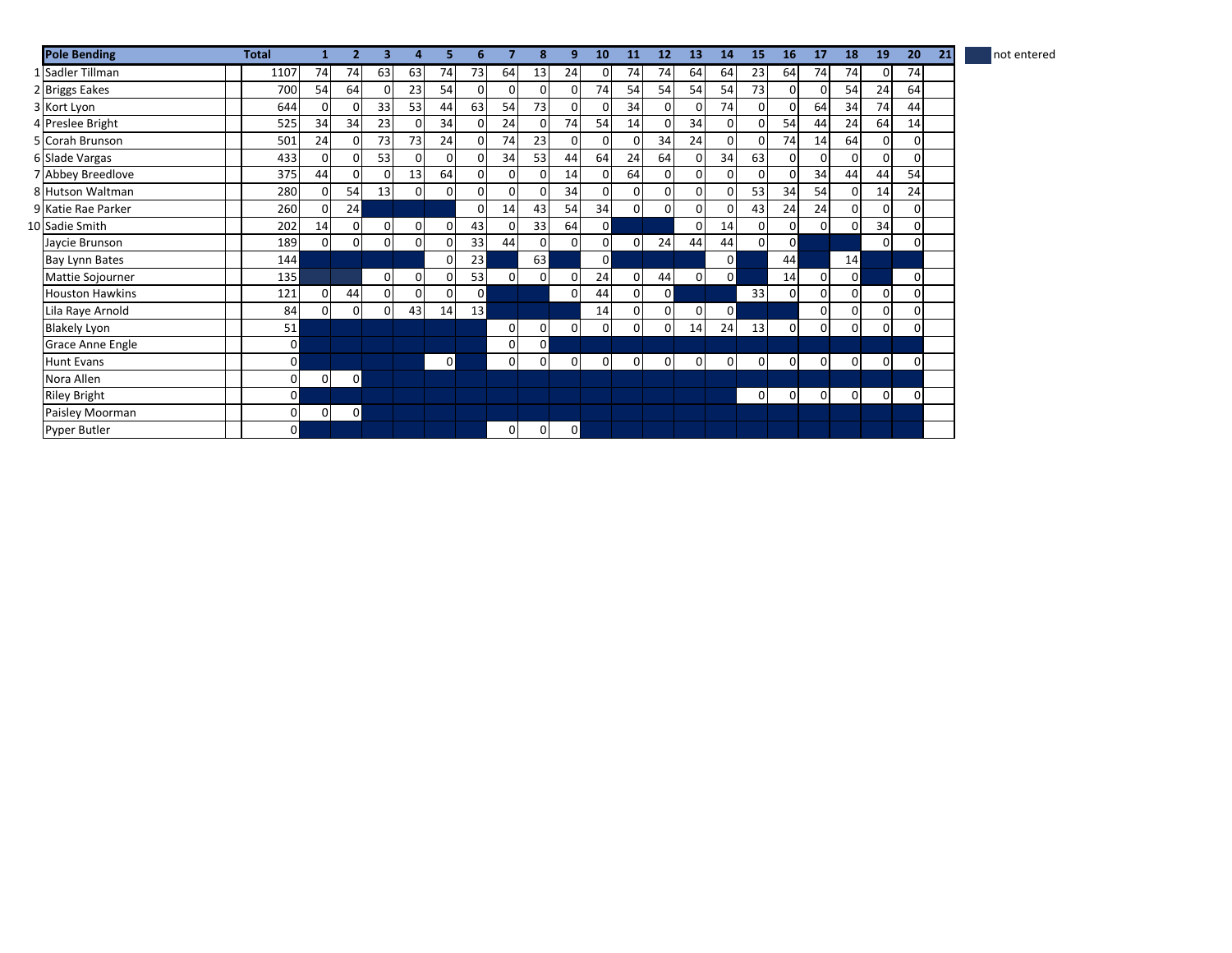| <b>Goat Tail Untying</b> | <b>Total</b>   |          | $\overline{\mathbf{2}}$ | 3              | 4              | 5            | 6            |          |                 | 9              | 10             | <b>11</b>    | 12             | 13       | 14             | 15             | 16           | 17       | 18             | 19             | 20          | 21 | not entered |
|--------------------------|----------------|----------|-------------------------|----------------|----------------|--------------|--------------|----------|-----------------|----------------|----------------|--------------|----------------|----------|----------------|----------------|--------------|----------|----------------|----------------|-------------|----|-------------|
| 1 Corah Brunson          | 1345           | 74       | 64                      | 74             | 74             | 74           | 74           | 74       | 75              | 74             | 74             | 74           | 64             | 54       | 74             | 74             | 65           | 74       | 55             | 65             | 15          |    |             |
| 2 Briggs Eakes           | 798            | 24       | $\mathbf{0}$            | 0              | 0              | 44           | 44           | 64       | 0               | 34             | 14             | 34           | 54             | 64       | 34             | 64             | 75           | 64       | 75             | 35             | 75          |    |             |
| 3 Carter Anderson        | 628            | 64       | 54                      | 64             | 54             | 64           | 64           | 54       | 65              | $\Omega$       | 34             | 14           | 14             | 14       | 0              | 24             | 45           | $\Omega$ | 0              | 0              | 0           |    |             |
| 4 Sadler Tillman         | 542            | 34       | 74                      | ΩI             | $\Omega$       | 54           |              | 44       | 45              | 64             | $\Omega$       | $\Omega$     | 34             | 24       | 44             | $\Omega$       | 15           | $\Omega$ | 65             | 45             | $\Omega$    |    |             |
| 5 Kort Lyon              | 462            | 0        | 0                       | 54             | 24             | 14           | 24           | 0        | 55              | $\overline{0}$ | 01             | 54           | $\overline{0}$ | 0        | 64             | 34             | 35           | 24       | 25             | 0              | 55          |    |             |
| 6 Houston Hawkins        | 460            | 54       | 44                      | 44             | 34             | 24           | 34           |          |                 | $\Omega$       | 54             | $\mathbf 0$  | 44             |          |                | 44             | 25           | 34       | 0              | 0              | 25          |    |             |
| 7 Hutson Waltman         | 453            | $\Omega$ | $\Omega$                | 01             | 44             | 0            | 54           | 24       | $\Omega$        | $\Omega$       | 64             | 44           | $\Omega$       | $\Omega$ | 54             | 54             | $\Omega$     | $\Omega$ | 45             | 25             | 45          |    |             |
| 8 Preslee Bright         | 259            | 0        | 24                      | $\Omega$       | 14             | 0            |              | 0        |                 | 54             | $\Omega$       | 24           | 0              | 44       | 14             | $\Omega$       | 55           | $\Omega$ | 15             | 15             | $\Omega$    |    |             |
| 9 Abbey Breedlove        | 244            | 44       | $\Omega$                | 14             | 0              | 0            | 14           | 34       |                 | $\Omega$       | ΩI             | 0            | 0              | 34       |                | 0              | $\Omega$     | 14       | 35             | 55             | 0           |    |             |
| 10 Slade Vargas          | 242            | 14       | $\overline{0}$          | 24             | 64             | 34           |              | 0        |                 | $\overline{0}$ | 24             | $\mathbf 0$  | 24             | 0        | 0              | 14             | $\mathsf{o}$ | 44       | 0              | 0              | $\Omega$    |    |             |
| Lane Norris              | 103            |          |                         |                |                |              |              | 0        | $\Omega$        | 14             | $\Omega$       | $\mathbf 0$  | 0              | $\Omega$ | 24             | $\Omega$       | 0            | $\Omega$ | $\Omega$       | 0              | 65          |    |             |
| <b>Riley Bright</b>      | 98             | $\Omega$ | $\mathbf 0$             | οI             | $\mathbf{0}$   | 0            |              | $\Omega$ |                 | 44             | $\Omega$       | $\mathbf 0$  | $\Omega$       | $\Omega$ | ΩI             | $\Omega$       | $\Omega$     | 54       | 0              | $\Omega$       | 0           |    |             |
| Katie Rae Parker         | 97             | 0        | 34                      |                |                |              |              | 14       | 25              | 24             | ٥I             | $\mathbf 0$  | 0              | 0        | 0              | 0              | 0            | 0        | 0              | $\Omega$       | 0           |    |             |
| Mattie Sojourner         | 93             |          |                         | 34             | $\mathbf{0}$   | 0            |              | 0        | 15              | $\Omega$       | 44             | 0            | 0              | 0        | 0              |                | 0            | 0        | $\mathbf 0$    |                |             |    |             |
| Bay Lynn Bates           | 35             |          |                         |                |                | 0            | $\mathbf{0}$ |          | 35 <sup>1</sup> |                | $\overline{0}$ |              |                |          | $\overline{0}$ |                | $\Omega$     |          | $\mathsf{o}$   |                |             |    |             |
| <b>Brynlee Williams</b>  | $\overline{0}$ |          |                         | οI             | $\overline{0}$ | 0            |              | 0        | $\mathsf{o}$    |                |                | $\mathbf{0}$ | $\mathbf 0$    |          |                | $\overline{0}$ | $\mathbf 0$  |          |                | $\overline{0}$ | 0           |    |             |
| <b>Grace Anne Engle</b>  | 0              |          |                         |                |                |              |              | 0        | $\mathsf{o}$    |                |                |              |                |          |                |                |              |          |                |                |             |    |             |
| <b>Hunt Evans</b>        | 0              |          |                         |                |                | $\mathbf{0}$ |              | 0        | $\Omega$        | $\overline{0}$ | 0              | 0            | $\mathbf 0$    | 0        | 0              | $\overline{0}$ | 0            | 0        | $\overline{0}$ | $\overline{0}$ | $\mathbf 0$ |    |             |
| Jaycie Brunson           | 0              | 0        | $\overline{0}$          | $\overline{0}$ | $\mathbf{0}$   | 0            |              | 0        | 0               | $\overline{0}$ | $\Omega$       | 0            | 0              | 0        | $\Omega$       | $\overline{0}$ | $\Omega$     |          |                | 0              | 0           |    |             |
| Nora Allen               | $\Omega$       | 0        | $\Omega$                | οI             | $\overline{0}$ | $\Omega$     |              | $\Omega$ | $\Omega$        | $\Omega$       | o١             | 0            | $\overline{0}$ | $\Omega$ | 01             | $\Omega$       | 0            | $\Omega$ | 0              | 0              | $\Omega$    |    |             |
| Rustyn Tillman           | 0              | 0        |                         | 0              | $\mathbf{0}$   | 0            |              | 0        | $\Omega$        | $\overline{0}$ | ٥I             | $\mathbf 0$  | 0              | 0        | 0              | 0              | 0            | ΟI       | 0              | 0              | 0           |    |             |
| Sadie Smith              | $\overline{0}$ | 0        | 0                       | 0              | ٥I             | 0            |              | 0        | 0               | $\overline{0}$ | ٥I             |              |                |          |                |                |              |          |                |                |             |    |             |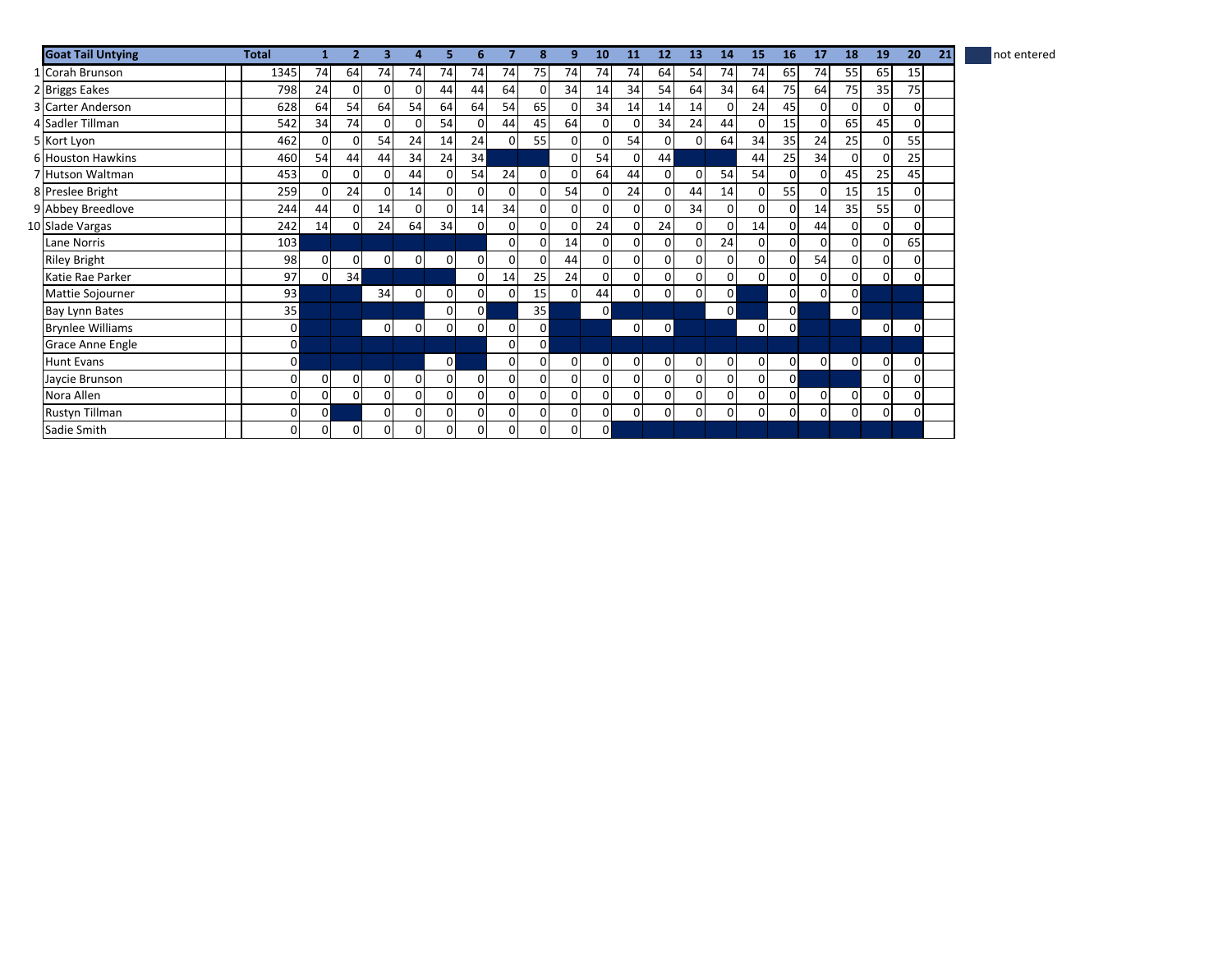| <b>Barrel Racing</b> | <b>Total</b>   |              | $\overline{2}$ | $\overline{\mathbf{3}}$ | 4              | 5              | 6  | 7           | 8              | 9        | 10             | 11       | 12             | 13       | 14             | 15           | <b>16</b>    | 17       | 18             | 19             | 20             | 21 | not entered |
|----------------------|----------------|--------------|----------------|-------------------------|----------------|----------------|----|-------------|----------------|----------|----------------|----------|----------------|----------|----------------|--------------|--------------|----------|----------------|----------------|----------------|----|-------------|
| 1 Kort Lyon          | 1050           | 34           | 54             | 63                      | $\overline{0}$ | 33             | 53 | 24          | 54             | 54       | 64             | 64       | 64             | 64       | 74             | 74           | 74           | 0        | 74             | 64             | 65             |    |             |
| 2 Corah Brunson      | 1003           | 74           | 74             | 73                      | 73             | 73             | 73 | 74          | 0              | 74       | 0              | 74       | 74             | 74       | $\Omega$       | $\Omega$     | $\Omega$     | 0        | 64             | 74             | 55             |    |             |
| 3 Abbey Breedlove    | 844            | $\Omega$     | 44             | 43                      | 43             | 43             | 63 | 64          | 74             | 64       | 74             | $\Omega$ | 14             | 54       | 54             | 54           | 34           | 54       | 44             | 24             | $\Omega$       |    |             |
| 4 Sadler Tillman     | 670            | 0            | 14             | 33                      | 63             | 53             | 43 | 44          | 44             | 0        | 34             | 54       | 54             |          | 24             | 64           | 54           | 34       | 24             | 34             | $\Omega$       |    |             |
| 5 Briggs Eakes       | 603            | 44           | $\Omega$       | $\overline{0}$          | 53             | 63             |    | 54          | 64             | $\Omega$ | 54             | $\Omega$ |                | 34       | $\Omega$       |              | 64           | 74       | 54             | 0              | 45             |    |             |
| 6 Preslee Bright     | 415            | 24           | 34             | 13                      | $\Omega$       | $\Omega$       | n١ | 34          | 34             | 34       | $\Omega$       | 44       | 44             | 24       | 44             | 14           | 14           | 44       | 14             | 0              | $\Omega$       |    |             |
| 7 Houston Hawkins    | 350            | 14           | 24             | 23                      | $\overline{0}$ | $\overline{0}$ | 0  |             |                | $\Omega$ | 44             | $\Omega$ | $\overline{0}$ |          |                | 44           | 24           | 64       | 34             | 44             | 35             |    |             |
| 8 Katie Rae Parker   | 226            | 0            | 01             |                         |                |                | 23 | 14          | 24             | 44       | 14             | $\Omega$ | 34             | $\Omega$ | 0              | 24           | 0            | 24       | 0 I            |                | 25             |    |             |
| 9 Jaycie Brunson     | 168            | $\Omega$     | 0              | $\overline{0}$          | $\overline{0}$ | 13             | 0  | $\Omega$    | $\Omega$       | 0        | 0              | 14       | $\Omega$       | 14       | 34             | 34           | 44           |          |                | 0              | 15             |    |             |
| 10 Slade Vargas      | 148            | 54           | 0              | $\overline{0}$          | 23             | $\Omega$       | 33 | $\Omega$    | $\Omega$       | $\Omega$ | 24             | $\Omega$ | 0              | $\Omega$ | $\Omega$       | $\Omega$     | 0            | $\Omega$ | $\overline{0}$ | 14             | $\mathbf 0$    |    |             |
| Bay Lynn Bates       | 50             |              |                |                         |                | 23             | 13 |             | $\Omega$       |          | $\overline{0}$ |          |                |          | 14             |              | $\Omega$     |          | $\mathbf{0}$   |                |                |    |             |
| Mattie Sojourner     | 38             |              |                | $\overline{0}$          | $\overline{0}$ | $\overline{0}$ | o  | $\Omega$    | 14             | 0        | 0              | 24       | 0              | $\Omega$ | $\Omega$       |              | $\Omega$     | $\Omega$ | $\overline{0}$ |                |                |    |             |
| Sadie Smith          | 24             | $\Omega$     | $\overline{0}$ | $\overline{0}$          | $\overline{0}$ | $\Omega$       | 0  | $\Omega$    | 0              | 24       | $\overline{0}$ |          |                | $\Omega$ | $\Omega$       | $\Omega$     | $\Omega$     | 0        | $\Omega$       | 0              | $\Omega$       |    |             |
| <b>Blakely Lyon</b>  | 14             |              |                |                         |                |                |    | 0           | U              | 14       | 0              | $\Omega$ |                |          | 0              |              | 0            | $\Omega$ | $\mathbf{0}$   | 0              | 0              |    |             |
| Hutson Waltman       | 13             | $\Omega$     | $\overline{0}$ | $\overline{0}$          | 13             | $\mathbf{0}$   | 0  | 0           | $\Omega$       | 0        | 0              | $\Omega$ | 0              |          | $\Omega$       | ٥I           | $\mathbf{0}$ |          |                |                |                |    |             |
| Grace Anne Engle     | $\overline{0}$ |              |                |                         |                |                |    | 0           | 0              | 0        | $\overline{0}$ |          |                |          |                |              |              |          |                |                |                |    |             |
| Hunt Evans           | $\Omega$       |              |                |                         |                | $\mathbf{0}$   |    | $\mathbf 0$ | 0              | ΩI       | 0              | $\Omega$ | $\Omega$       | $\Omega$ | $\overline{0}$ | $\Omega$     | 0            | $\Omega$ | $\overline{0}$ | $\overline{0}$ | $\Omega$       |    |             |
| Lila Raye Arnold     |                | 0            | 0              | $\overline{0}$          | $\mathbf{0}$   |                |    |             |                |          | $\overline{0}$ |          |                |          |                |              |              |          |                |                |                |    |             |
| Nora Allen           |                | 0            | οI             |                         |                |                |    |             |                |          |                |          |                |          |                | $\mathbf{0}$ | $\mathbf 0$  | 0        | $\overline{0}$ | 0              | $\mathbf 0$    |    |             |
| <b>Pyper Butler</b>  | $\mathbf{0}$   |              |                |                         |                |                |    | 0           | $\overline{0}$ |          |                |          |                |          |                |              |              |          |                |                |                |    |             |
| <b>Riley Bright</b>  | 0              | 0            | $\Omega$       | $\overline{0}$          | $\overline{0}$ | $\mathbf{0}$   | 0  | $\mathbf 0$ | $\Omega$       | ΟI       | $\mathbf{0}$   | $\Omega$ | $\Omega$       | $\Omega$ | $\Omega$       | $\Omega$     | $\mathbf 0$  | $\Omega$ | $\overline{0}$ | $\overline{0}$ | $\overline{0}$ |    |             |
| Rustyn Tillman       | $\overline{0}$ | $\mathsf{O}$ |                |                         |                |                |    |             |                |          |                |          |                |          |                |              |              |          |                |                |                |    |             |